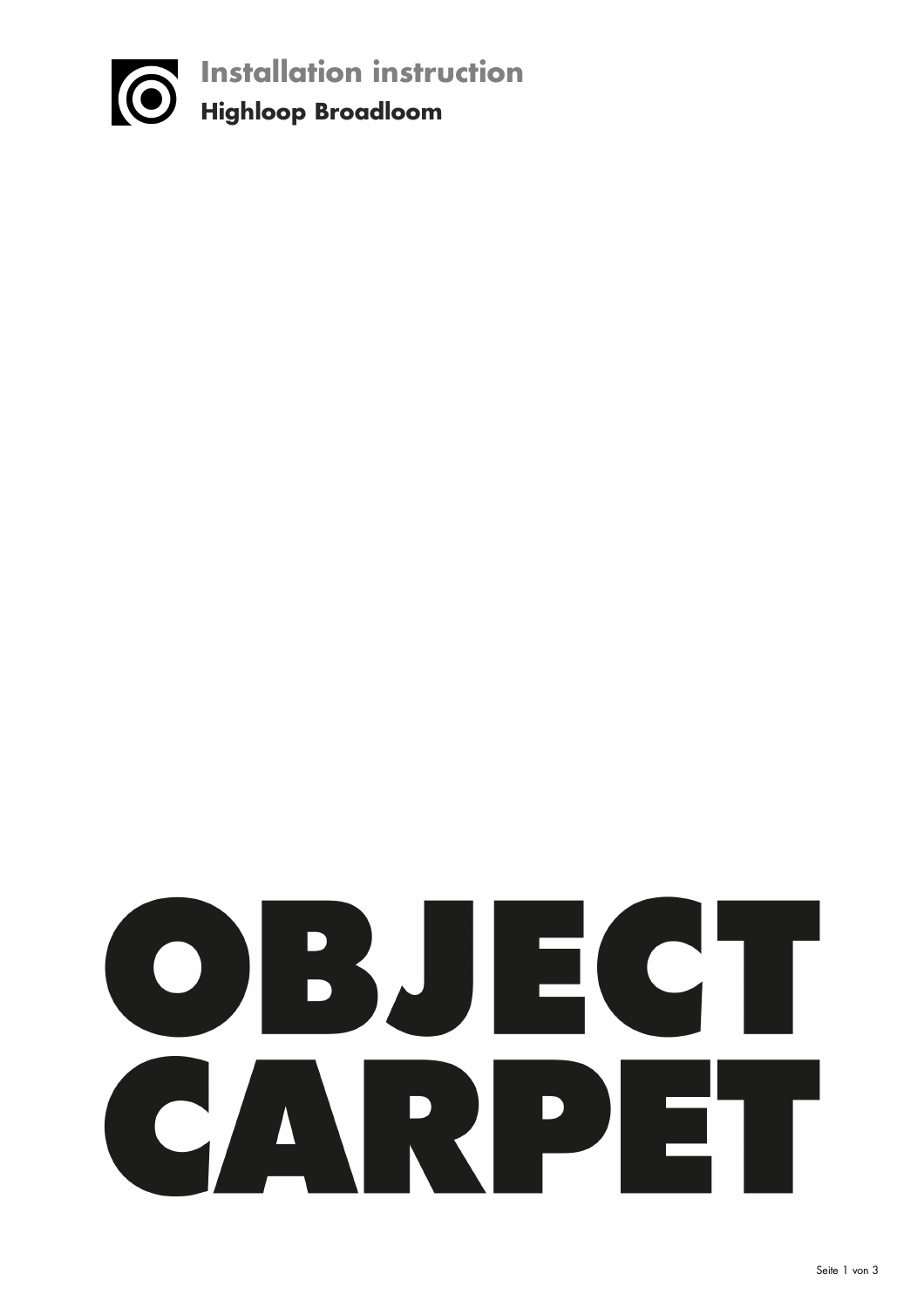# **Inspection of subfloor**

Responsibility for checking and preparing the subfloor lies with the contractor. The provisions of the German Construction Contract Procedures (VOB) DIN 18 365 Part C apply in this respect.

Of major concern in this regard are:

- sloping or pock-marked subfloors
- cracks in the subfloor surface
- subfloors which are not dry enough
- subfloor surfaces which are not firm enough
- subfloor surfaces which are too porous and rough
- discrepancies between the level of the subfloor and the level of the adjacent building parts
- the fact that an insulating underlay has been installed.

# **Pre-Treatment of subfloor**

Subfloors must meet the verification criteria in accordance with ATV/DIN 18365 VOB Part C "Floor covering work" and DIN 18202 evennes tolerances). Please also note the construction recommendations of the respective material suppliers. Subflor must be clean, permanently dry, free of cracks, all separating agents as well as tension- and compression-proof. Pre-coat and/or prime all screeds which have been processed in a good and workmanlike manner with a pre-coating and/or coating agent suited for the respective needs. In a next step apply at least 2 mm of a suitable levelling compound.

## **Air conditioning and processing temerature**

The carpet to be laid must be air conditioned in the respective rooms 24 hours prior to laying. The requirements for the room climate must be met before, during and after laying. The room temperature should be at least 18 °C with a maximumrelative humiditiy of 65%. The surface temperature of the substrate must not fall below 15 °C.

#### **Inspection of Wall-to-Wall Carpet**

Make sure your wall-to-wall carpet by OBJECT CARPET is uniform in its colours, in its patterns and is free of any fault or defect before you start cutting. General production-induced tolerances must not be found fault with (i.e. colour bleed of a batch compared with sample according to the grey scale DIN EN 20105-AO2 >-grade 3). Conduct of such inspection is mandatory under the provisions of Section 13 of the German Construction Contract Procedures DIN 18 365 ATV Part C. We kindly ask for your understanding that no further claims will be recognised once the carpet has been cut.

#### **Laying the carpets and trimming the carpet webs for cut seams**

The delivered roll-length and -width can show a production-related difference of 0,5%. Carpet webs normally face towards the main bank of windows. However, the contractor is free to lay the carpet at his/her discretion taking into account the carpet width and the least amount of cutting waste to be produced, unless otherwise agreed upon in the specification of services. Pattern and pile of the carpet webs to be installed in one room must run in the same direction. Cut work edges one by one and make cut web edges butt against each one. When cutting the webs longitudinally, make sure to make the production outer edges butt one another, to avoid colour differences.

#### **Fitting webs from several rolls**

If you lay several carpet webs in the same room, lay them side-by-side in order of the roll numbers (for example, first 1001 A, then 1001 B, 1001 C, and so on.).

#### **Adhesion**

In order to meet all the stated characteristics and to avoid dimensional changes in carpets in tracks, we always recommend full-surface adhesion. Full-surface fixing is also possible for qualities that are equipped with our WELLTEX® Akustik Plus backing constructions. As a precautionary measure, we would like to point out that fixed installation is a deviation from the DIN VOB 18365 floor covering work, part C.

For the processing of the adhesives, please note the recommendations of the respective adhesive supplier.